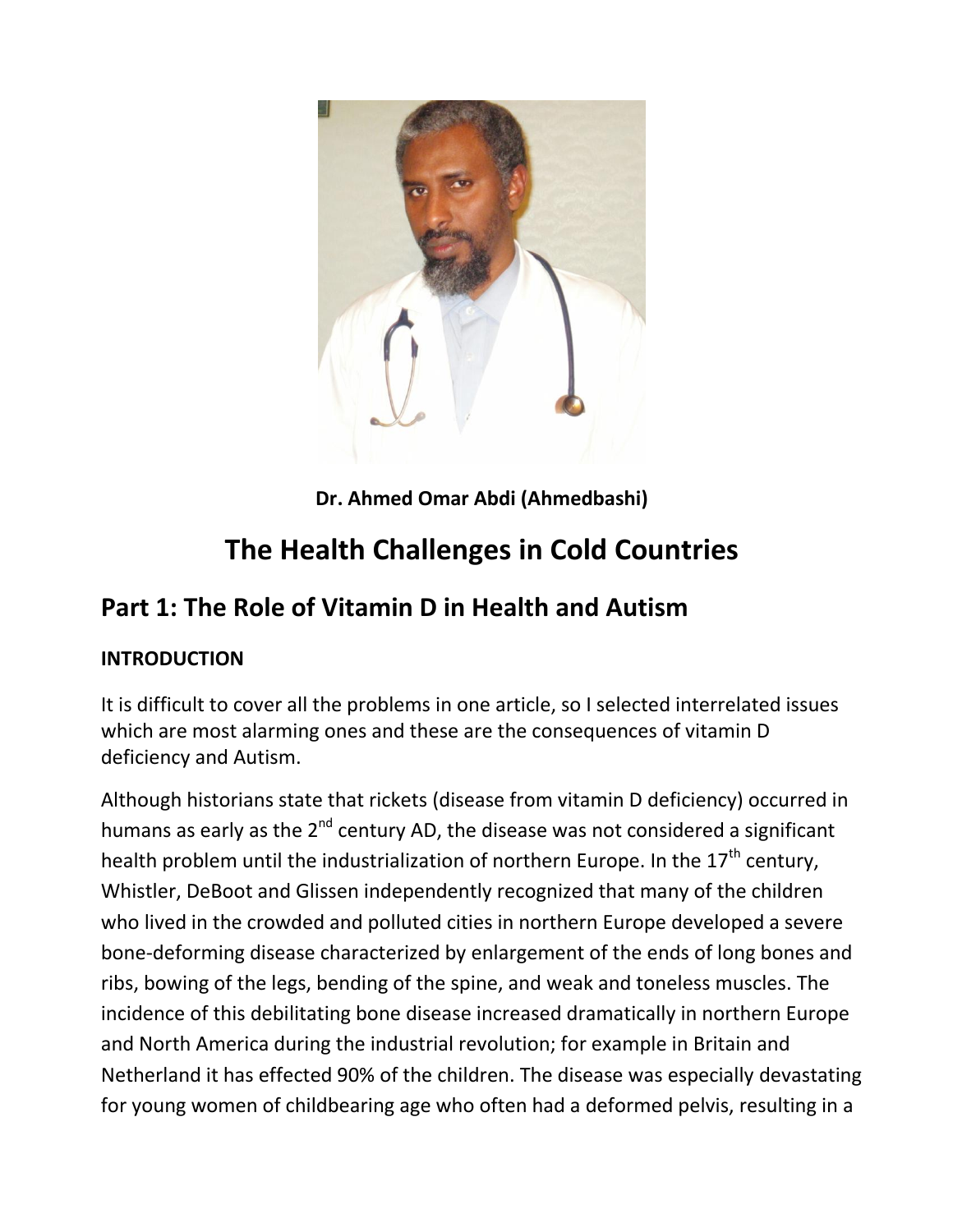high incidence of infant and maternal morbidity and mortality. This has led to the development and widespread use of cesarean sections in Great Britain.

In 1822, Sniadecki observed that children living in Warsaw had a high incidence of rickets, whereas children living in rural areas outside Warsaw did not. Based on this observation he advocated exposure of sunlight as a mean of curing this disease. Little attention was given, however, on the environment as the cause of this disorder. In 1889, the British Medical Society conducted an epidemiological survey and confirmed previous observations. Unfortunately, they were unable to relate the lack of exposure to sunlight with their observation. One year later, Palm carried out extensive epidemiological survey throughout British Empire and Orient (China, Japan and India), and felt the importance of sun exposure. He urged systematic sunbathing as preventive and therapeutic measure in rickets and other diseases. Unfortunately, little attention was paid to the insightful observations of Sniadecki and Palm, and another 30 years passed before Huldschinski demonstrated that exposure of rachitic children to radiation from a mercury vapor arc lamp was effective in curing this bone disease.

Initially, cod liver oil was used as a common folklore medicine for the prevention and cure of rickets until 1920 when McCollum et al. separated vitamin D from cod liver oil. Later, the radiation of various foods showed effective treatment and prevention of rickets, which revolutionized its prevention and elimination. In 1930s, it was concluded that vitamin D3 is synthesized in the skin by ultraviolet radiation of the sun  $(UVB).<sup>1</sup>$ 

So it is clear it took centuries to understand the existence of vitamin D and now new realities of vitamin D and sunshine has emerged, which has been evolving over a century before they are accepted. Some nutritionists called the year 2008 as the year of vitamin D, according to the number of evidences and researches which had been carried out.

On the other hand, Somalia (like many other countries) lies in the equator and has sunshine throughout the year, and its people are considered one of most active and intelligent people in Africa. But since the mass migration of African refugees especially Somalis to the world of northern hemisphere, some changes are appearing in their characters with more diseases which were uncommon or rare before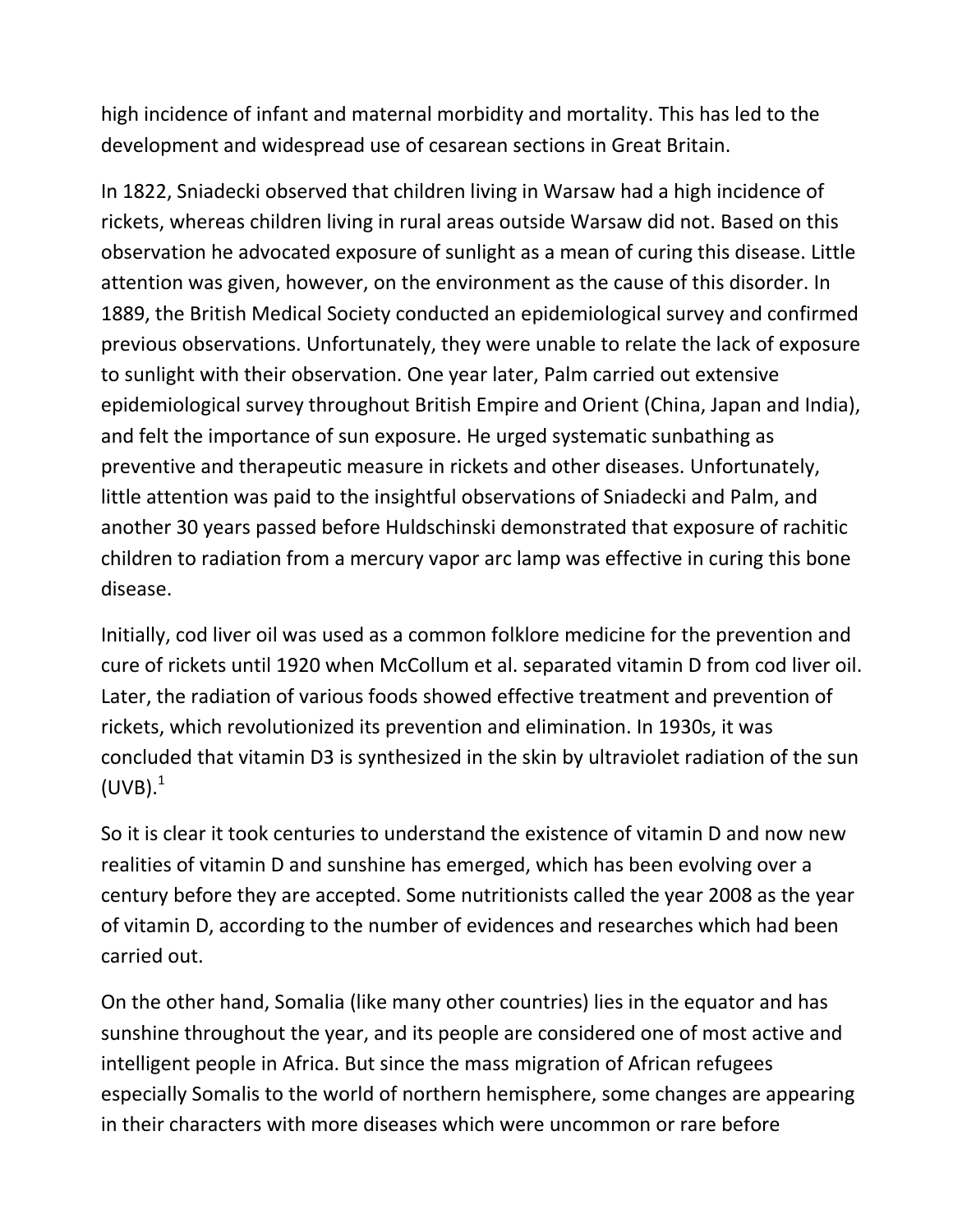migration like body-ache, weakness, depression, schizophrenia , other mental disorders (for adults); autism or autism spectrum disorder (ASD), attention deficit, poor performance (for children). They are also superseding white skinned people in diseases which are more common in these countries, like diabetes, hypertension, stroke, etc. No doubt the environment is playing a major role but the real cause is still not agreed, although new evidences are emerging, especially the importance of sunshine vitamin (vitamin D).

After reviewing the latest researches on the main issues of these problems, I realized that the scientists are recognizing some of the underlying causes, and some steps have been taken for last years to curb these diseases. But unfortunately, these communities are unaware of the causes of their misery, so I decided to write this article which is designed just for increasing awareness and sharing the available facts.

### **Vitamin D and Its Deficiency**

The vitamin D exists mainly in two forms, vitamin D2 (Ergocalciferol) and D3 (Cholecalciferol), which are found from plants and animals respectively. Although vitamins are defined as a group of organic nutrients, required in small quantities for a variety of biochemical functions that, generally, cannot be synthesized by the body and must therefore be supplied in the diet; the vitamin D is considered a hormone, as it is mainly produced by the body itself, except for those don't have enough sunshine. It is a substance which is essential for metabolism of calcium, phosphorus, bone growth and muscle power. And recently it is becoming evident that it is also plays major role in growth and normal functioning of nerve system and body defense system.

#### *Sources*

It is produced in response to ultraviolet radiation from sun striking on the skin, a photochemical cleavage occurs which results in the formation of vitamin D from 7 dehydrocholesterol. Ninety percent of human vitamin D stores come from skin production, not oral intake. For adequate vitamin D production you need about twenty to thirty minutes of sun exposure (without sunscreen) on your hands and face two to three times per week. But this varies according to color of the skin. As the dark-coloured people have more melanin in their skin, which decreases the penetration of sunrays deep into skin, they need more exposure (about 5 times) to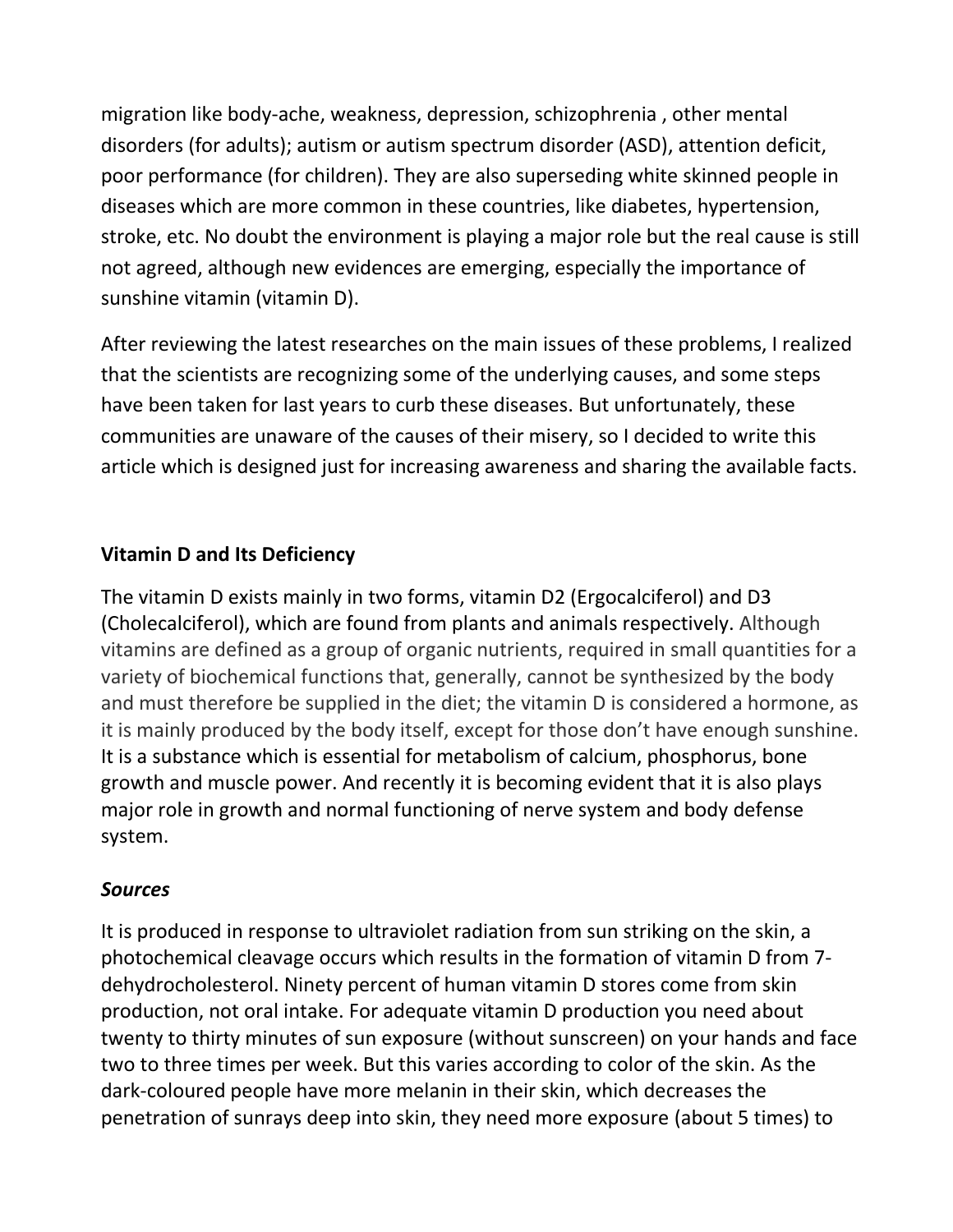get adequate amount of vitamin D comparatively. For example, when fair-skinned adults sunbathe in the summer (one, full-body, minimal erythemal dose of ultraviolet light), for 20 minutes, they deliver about 20,000 units (0.5 mg) of vitamin D to their systemic circulation within 24 hours.<sup>2</sup>

The other source of vitamin D is from food especially some fishes (sardines and salmon), eggs, cheese and fortified milk, cereals and margarine.

# *Causes of Vitamin D Deficiency*

**The three causes of vitamin deficiency are** decreased intake, decreased absorption, or impaired its metabolism<sup>3</sup>

- **a) Decrease production and intake:** this can be decreased sun exposure, use of sunblock creams or dietary insufficiency. The last decades there was increasing advice of avoiding sun exposure and using the sunblock creams as a result of the mounting concern about the relationship between solar exposure and the development of skin cancer, and this has led to increased reliance on dietary sources for vitamin D, which is not sufficient unless supplemented. So vitamin deficiencies become prevalent in developed countries especially in Europe and North America. The elderly people and the babies who are kept indoors and women wearing hijab are most severely affected.
- **b) Decreased absorption:** this mainly results from intestinal diseases and worm infestation. And also in elderly people, the effective production of vitamin D from skin and its absorption from intestine is impaired by aging process.
- **c) Impaired vitamin D metabolism:** this include impaired activation, which occurs in patients with severe liver and kidney diseases; accelerated losses in patients taking drugs like barbiturates, phenytoin, and rifampin; and resistance to the biological effects of vitamin D in patients with genetic defects in vitamin D receptors (VRD)

#### *Main factors determine your vitamin D status:*

- Degree of skin pigmentation
- Sunlight exposure
- Dietary contribution (<10% total)
- Latitude (location on the earth)
- Season / time of year and angle of sun's rays
- Use of sunscreen or protective or full clothing
- Outdoor exposure
- Body Mass Index (more body mass, less circulating vitamin D as fat serves as a vitamin D reservoir)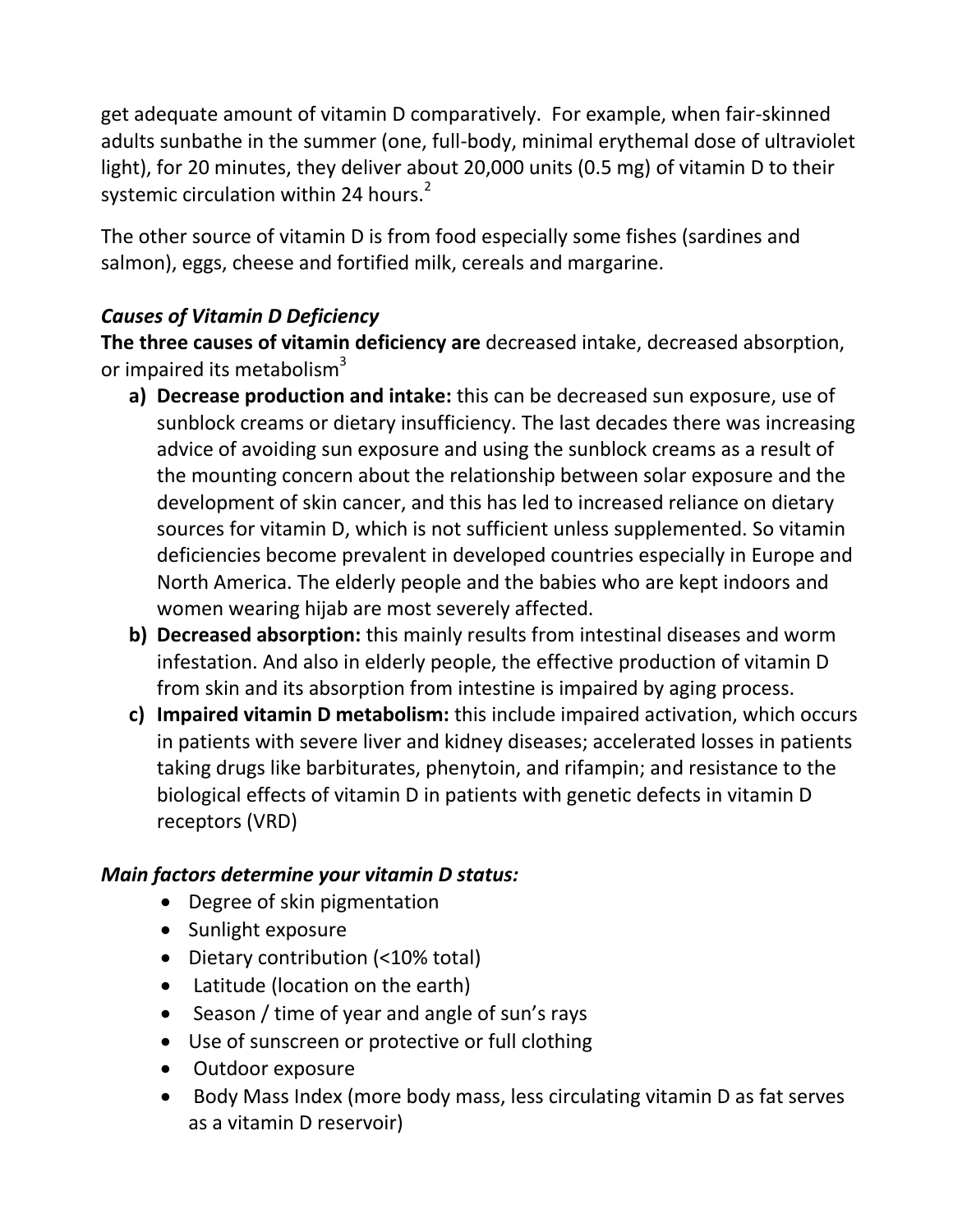# *Effects of Vitamin D Deficiency*

Low serum vitamin D concentrations are associated with an increased risk of several chronic diseases including rickets, osteoporosis, muscle pain & weakness, cancer, diabetes, autoimmune disorders, hair loss, pre-eclampsia, hypertension, atherosclerosis, rheumatoid arthritis, obesity and seasonal influenza. Clinical data also suggest that vitamin  $D_3$  insufficiency is associated with an increased risk of several central nerve system (CNS) diseases, including multiple sclerosis, Alzheimer's and Parkinson's disease, psychiatric diseases (depression, seasonal affective disorder and schizophrenia). In line with this, recent animal and human studies suggest that vitamin D insufficiency is associated with abnormal development and functioning of the CNS of the new born. Overall, imbalances in the vitamin D system appear to cause abnormal function, including premature aging, of the  $CNS.<sup>4</sup>$ 

Serum values of 25(OH)D in the children with autism of some studies classified them as being "vitamin D inadequate," which lends support to the hypothesis that autism is a vitamin D deficiency disorder.<sup>5</sup>

A review by Allan Kalueff, 2007, based on more than 20 studies of animals and humans—concluded that vitamin D during gestation and early infancy was essential for "normal brain functioning.<sup>6</sup>

**The common symptoms** of vitamin D deficiency are deformity of long bones in children, body ache, muscle weakness, increased fracture of bones, increased hair loss and low mood.

# **AUTISM**

Autism is a lifelong neurodevelopmental disorder that disproportionately affects male children (roughly, 5 males per 1 female). Autism is neurologic disorder characterized by (1) qualitative impairments in social interaction; (2) qualitative impairments in communication; and (3) restricted repetitive and stereotyped patterns of behavior, interests, and activities. It becoming epidemic, for example in UK is 1 in every 88 children have autism.

Children with autism are often not diagnosed until age 3 to 4 years when their disturbances in reciprocal social interaction and communication become more apparent. But the three most striking characteristics during the first year are a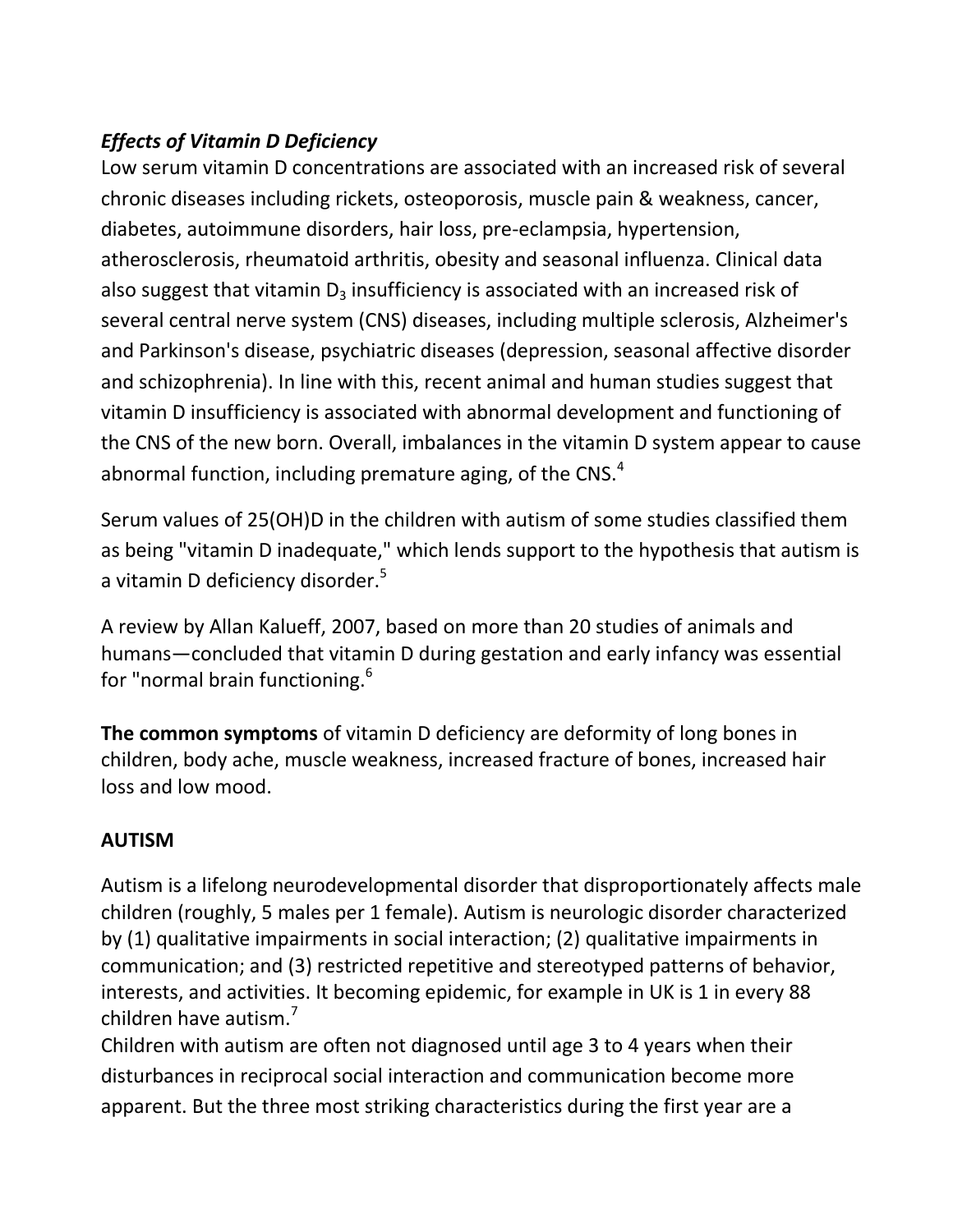consistent failure to orient to one's name, failure to regard people directly, and failure to develop speech.

Up to now no specific cause is identified although it has been suggested that there is an environmental trigger for autism among genetically vulnerable children that is positively associated with precipitation.<sup>8</sup>

As early as 1991, a researcher from the National Institute for Occupational Safety and Health (NIOSH) of the US CDC, reported "organic mercury" was among the "established" "human behavioural teratogens," and according to this researcher, the resulting human behavioural disorders might "…include seizure disorders, autism, childhood schizophrenia, early onset emotional disturbances and attention deficit disorders".<sup>9</sup>

# **RELATION BETWEEN AUTISM AND ENVIROMENT**

#### **(VACCINATION, MERCURY AND VIT D)**

#### **Role of Mercury (Hg)**

Since the extensive use of vaccination in last decades, it has been paralleled by increase incidence of autism. On the other hand this disease is very common in countries away from equator and tropicals. This has raised important questions!

It is also known that most vaccines contain Thimerosal, which is used as preservative, and it is a precursor of mercury (Hg), and in the body it is converted into methylethylmercury or diethyl-mercury which are toxic to immune and nerve systems. In many studies in animal and human beings shows that mercury exposure is capable of causing autism spectrum disorder (ASD).<sup>10</sup>

Mercurials may be found in drugs for the eye, ear, nose, throat, and skin; in bleaching creams; as preservatives in cosmetics, tooth pastes, lens solutions, vaccines, allergy test and immunotherapy solutions; in antiseptics, disinfectants, and contraceptives; in fungicides and herbicides; in dental fillings and thermometers; and many other products.

When this substance (mercury) enters into mother's body (mainly through vaccination and medication), it can easily cross the placenta and blood brain barrier,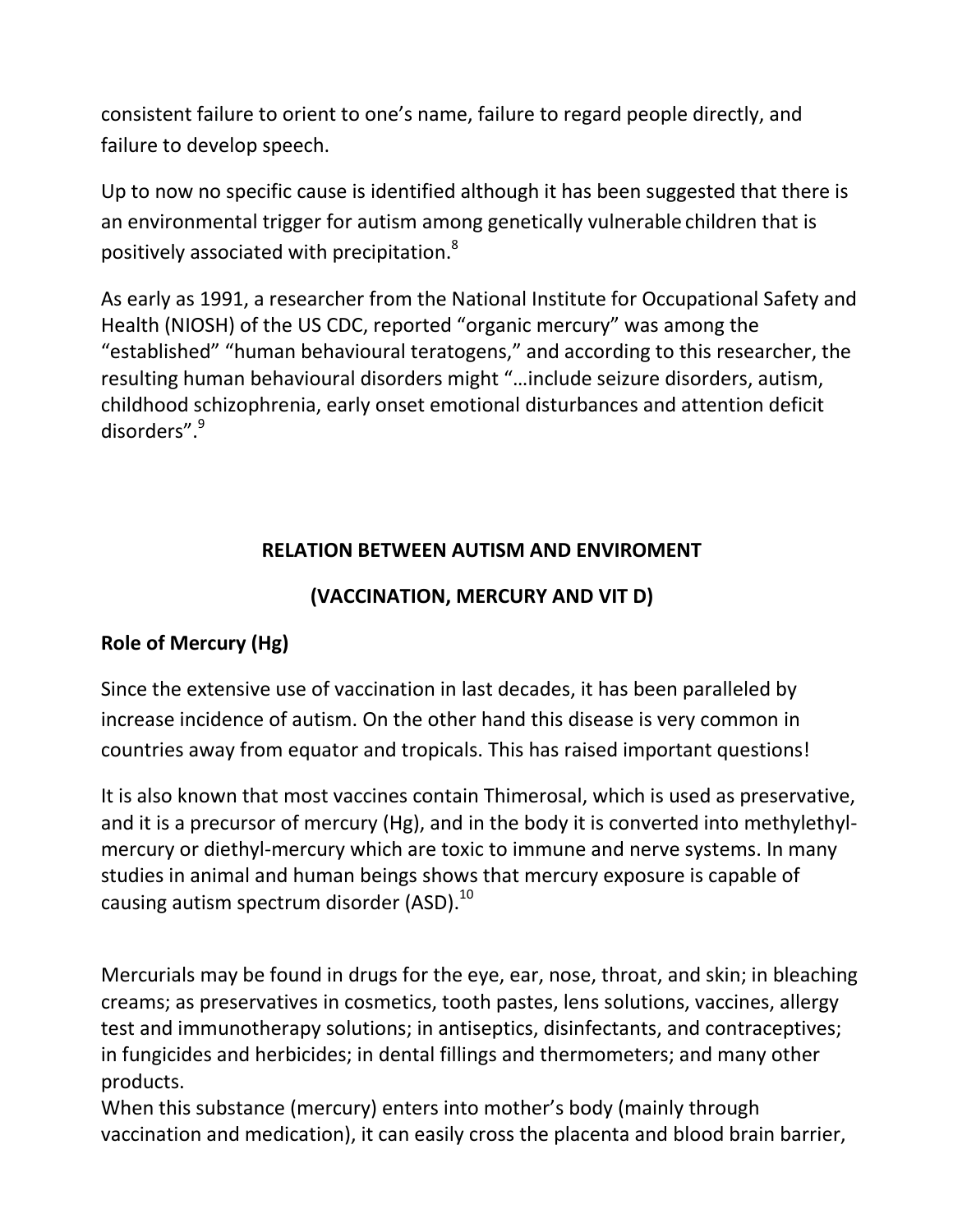so it can reach the reach the growing nerve system of the fetus and damage it unless there is strong defense system for removing this material.

And after birth, the infants receive multiple jabs of vaccinations which contain Thimerosal, and it builds up gradually in the body, especially in the nerve system. Especially, in the U.S., the prevalence of autism became endemic with an increase of about 5 in 10,000 to 60 in 10,000 after three additional thimerosal-containing vaccines were introduced for newborns in the early 1990s, whereas in most other countries with much lower autism prevalence, like Germany or Denmark, thimerosal in vaccines was reduced at the same time. In California, the autism rate increased by 634% between1987 and 2002, which cannot be attributed to shifts in the interpretation of diagnostic criteria, migration or improved diagnostic accuracies. $^{11}$ Other developmental and behavioural disorders like attention deficit disorders (ADD) or attention deficit hyperactivity disorders (ADHD) have also increased up to 1 out of every 6 children in the U.S. $^{12}$ 

The vaccines which contain Hg are diphtheria-tetanus-pertussis (**DTP**) vaccine (25 µg Hg/dose) routinely administered at 2, 4, 6, and 18 months of age, *Haemophilus Influenza* type b (**Hib**) vaccine (25 μg Hg/dose) was recommended for routine administration at 2, 4, 6 and 18 months of age, **Hepatitis B** vaccine (12.5 μg Hg/dose) was recommended for routine administration at birth, 2 and 6 months.

Additionally, during this time, infants may have incurred additional Hg exposure through breast milk if they were born to mothers with amalgam tooth fillings and/or blood group Rh-negative mothers, who receive Rho (D)-immune globulin formulations, contained Thimerosal (10.5 to > 50 μg Hg/ dose) and which is routinely recommended for administration to these mothers in last weeks of gestation and/or within 72hrs of birth. Nowadays' flu vaccines also contain Thimerosal.

As a result, in 1990s, an infant could have received a cumulative dose of 237.5 μg of Hg during the first 18 months of life, which is higher than the toxicity level.

Many researchers found that the type of neurological damage (micro & macro) and symptoms in autism and mercury intoxication (in adults) are same. So mercury exposure has been implicated in development of autism. Consequently since 2001, US have recommended reduced Thimerosal (preservative free) vaccines for children less than 6 years.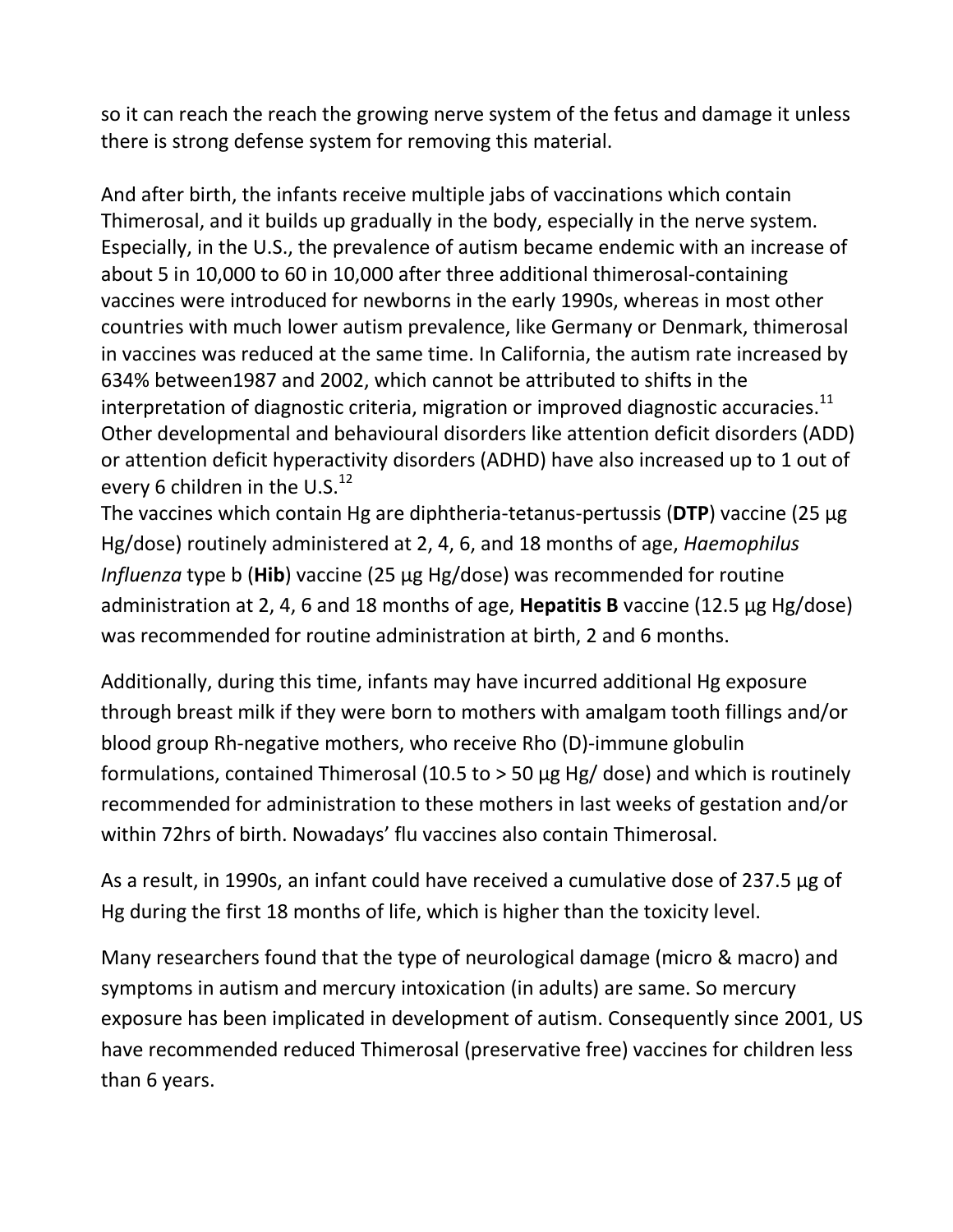Taken together, all the above mentioned data from experimental, clinical and partly from epidemiological studies appear to show that repetitive mercury exposure during pregnancy (through thimerosal and dental amalgam), and after birth, through thimerosal containing vaccinations in genetically susceptible individuals is one potential pathogenetic factor in autism.

# **Role of Vitamin D in removing the heavy metals like mercury**

The removal of heavy metals, like mercury, from the body is mainly done in a process known as oxidative-reduction, which is mediated mainly by glutathione. It is an antioxidant and also acts as a chelating agent for removing the heavy metals. Autistic patients show oxidative stress and poor-functioning glutathione system. Furthermore it is found that vitamin D is essential for the proper functioning oxidative-reduction system of the body, especially for glutathione.

On the other hand, it has been found that almost every autistic patient have vitamin D deficiency, and at same time have more mercury in their body. So there is strong evidence that this coincidence can be the trigger of autism.

Some medical experts advocate that vitamin D deficiency alone can cause autism and autistic spectrum disorders, based on the evidences showing the importance of vitamin D for development of brain, and structural similarities between the brain of autistic patients and experimental animal. $^{13}$ 

#### **Evidences that vitamin D deficiency or/and mercury can cause Autism**

**1)** From the limited data available, it appears autism is more common in people living in poleward latitudes. The disorder is less common at more sunny equatorial latitudes. Recent Centre of Disease Control (**CDC)** study done in USA about autism prevalence from 14 states showed the state with the highest prevalence, New Jersey, was the second most northern; Alabama, with the lowest prevalence, was the most southern of the 14 states surveyed.<sup>14</sup> Furthermore there is a strong effective latitudinal (related to wintertime solar ultraviolet B radiation) increase in Infantile Autistic Disorder (IAD) prevalence. As there is no doubt that the higher latitude has less vitamin D, these findings are consistent with maternal vitamin D deficiency's being a risk factor for IAD, possibly by affecting fetal brain development as well as possibly by affecting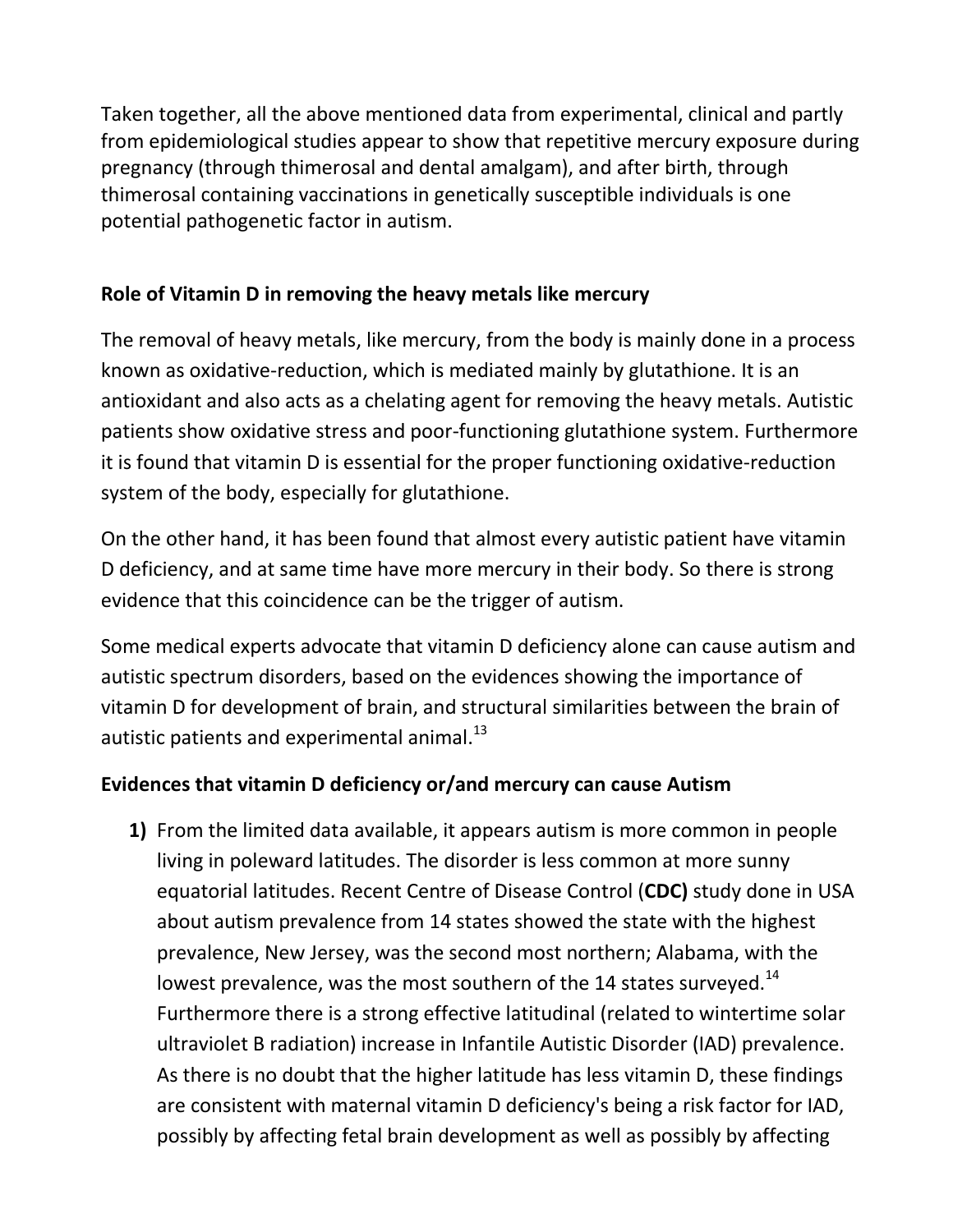maternal immune system status during pregnancy. Although the vaccines are used in tropical countries, the autism is far less common than cold areas as there may be more vitamin D.

- **2)** Although there is some contradictory report in studies about the relation between autism and season-of-birth, several studies show extensive autism births in winter, especially in March when the vitamin D levels are at their lowest.<sup>15</sup>
- 3) The autism is more common in dark-skinned communities living in Europe and North America, who have much less vitamin D in their body, even though the disease is rare in their original countries. For example the incidence of autism in Goteborg, Sweden, for children born to mothers who emigrated from Uganda, was 15%, about 200 times higher than in the general population.<sup>16,17</sup> Although about 90% of black people in these areas are vitamin D deficient, a more specific research shows that 45% of the pregnant black women, but only two percent of the pregnant white women, are severely vitamin D deficient in USA. Prenatal vitamins containing vitamin D (400 units or 10 mcg) offered little protection for mother or infant, 90% of these women in the study reported taking them.<sup>18</sup>
- 4) The researchers found that mothers and patients of autism have less vitamin D than their counterpart. Several studies indicate black mothers are more likely to give birth to infants who weigh less and die shortly after birth<sup>19</sup>. The low birth weight and preterm births are clear risk factors for autism,<sup>20</sup> and these are also consistent with vitamin D deficiency.<sup>21</sup> Furthermore, multivitamins containing vitamin D reduced the risk of preterm and low birth weight infants.<sup>22</sup> Twelve hundred units (30 mcg) per day of vitamin D in the third trimester significantly increased birth weights while 600,000 units (15 mg) given in both the 7th and 8th month of pregnancy increased birth weights even more.<sup>23</sup>
- 5) The CDC and others report black children have significantly higher rates of mild mental retardation than white children do and socioeconomic factors could not explain all the differences.<sup>24</sup>
- 6) However, if vitamin D was involved in autism, then symptoms might improve in the summer, when vitamin D levels are the highest. Some studies found some improvement of symptoms of autism, if the patient is moved to where there is more sunshine. Furthermore, significant improvements in autistic behaviors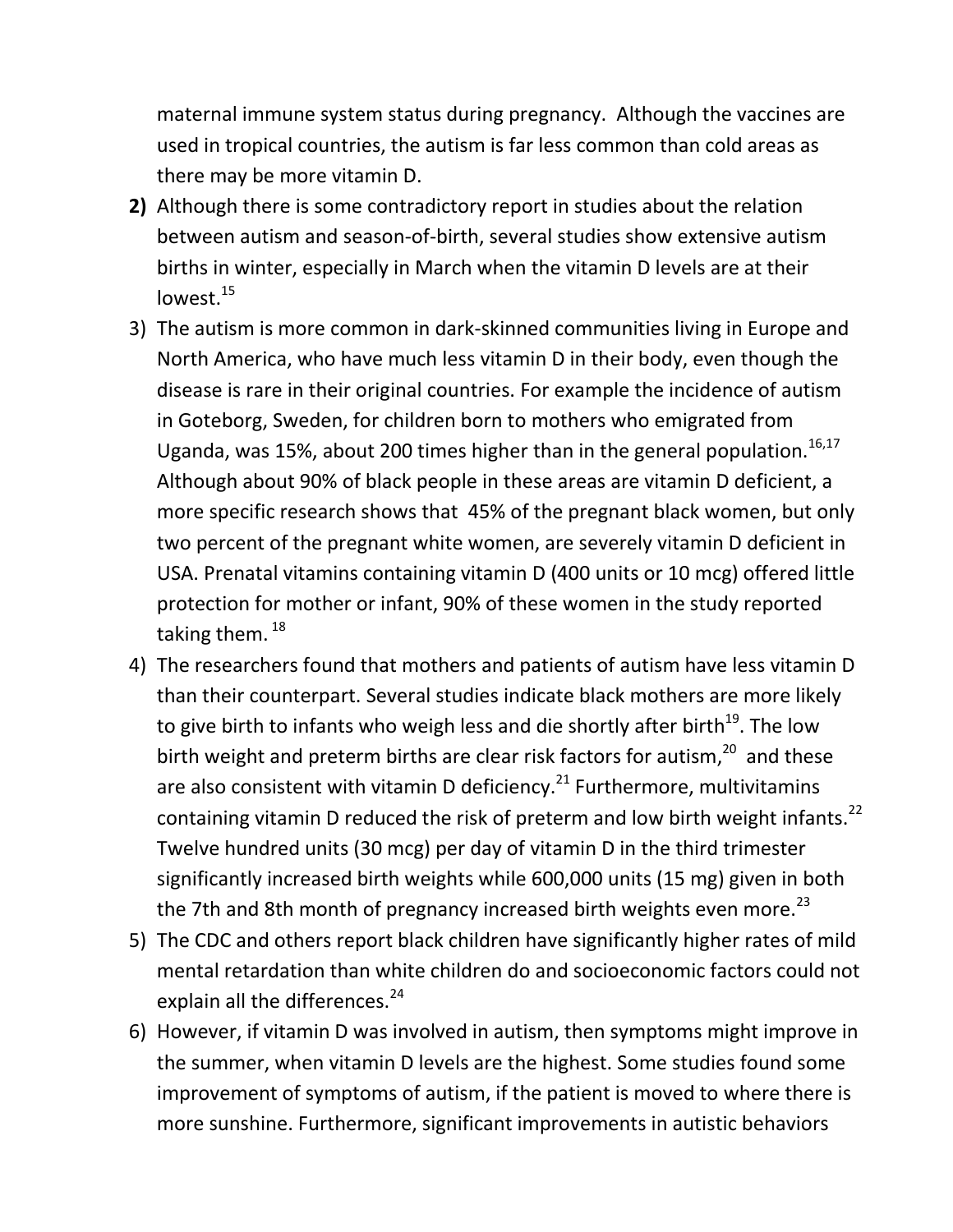occurred after a summer camp program that included swimming, hiking, boating, and other outdoor activities that would increase brain levels of calcitriol.<sup>25</sup>

- 7) Children with vitamin D metabolism deficiency have hypotonia, decreased activity, developmental motor delay, listlessness, failure to thrive, and other autistic markers which also similar to common vitamin D deficient rickets.
- 8) Vitamin D deficiency impairs glutathione metabolism, which may explain the link between autism and oxidative stress, as well as autism and mercury accumulation. Consumption of vitamin D containing fish during pregnancy reduces autistic symptoms in children, although these fishes also have mercury.
- 9) Severe maternal vitamin D deficiency leads to rat pups with increased brain size and enlarged ventricles, abnormalities similar to those found in autistic children.
- 10) Calcitriol down-regulates production of inflammatory cytokines in the brain, which have been associated with autism.

# **VITAMIN D AND CHRONIC DISEASES<sup>26</sup>**

There are many studies suggesting that vitamin D deficiency is associated by many chronic diseases like osteoporosis, cancers, diabetes, cardiovascular diseases (hypertension, atherosclerosis, heart attack and stroke), autoimmune diseases, rheumatoid arthritis, and others. Sometimes these are called the urban diseases, and they are far more common in developed countries, although the specific cause is not determined yet but the lifestyle plays a role.

In order to understand the relationship between vitamin D deficiency and those chronic diseases, some researchers investigated the incidence of cancer and hypertension in the world, and they found the incidence increases as you go away from the equator (to cold areas), which means less sunshine and less vitamin D, and this is same with all diseases mentioned above. On the other hand it is found that there is higher rate of total cancer mortality among African-American and the overweight and obese people (which are associated with lower level of vitamin D) $^{27}$ . Likewise the most common cases of type 1 diabetes mellitus (which affects the children) occurs in Finland, and recently it has been noticed that it is ten times more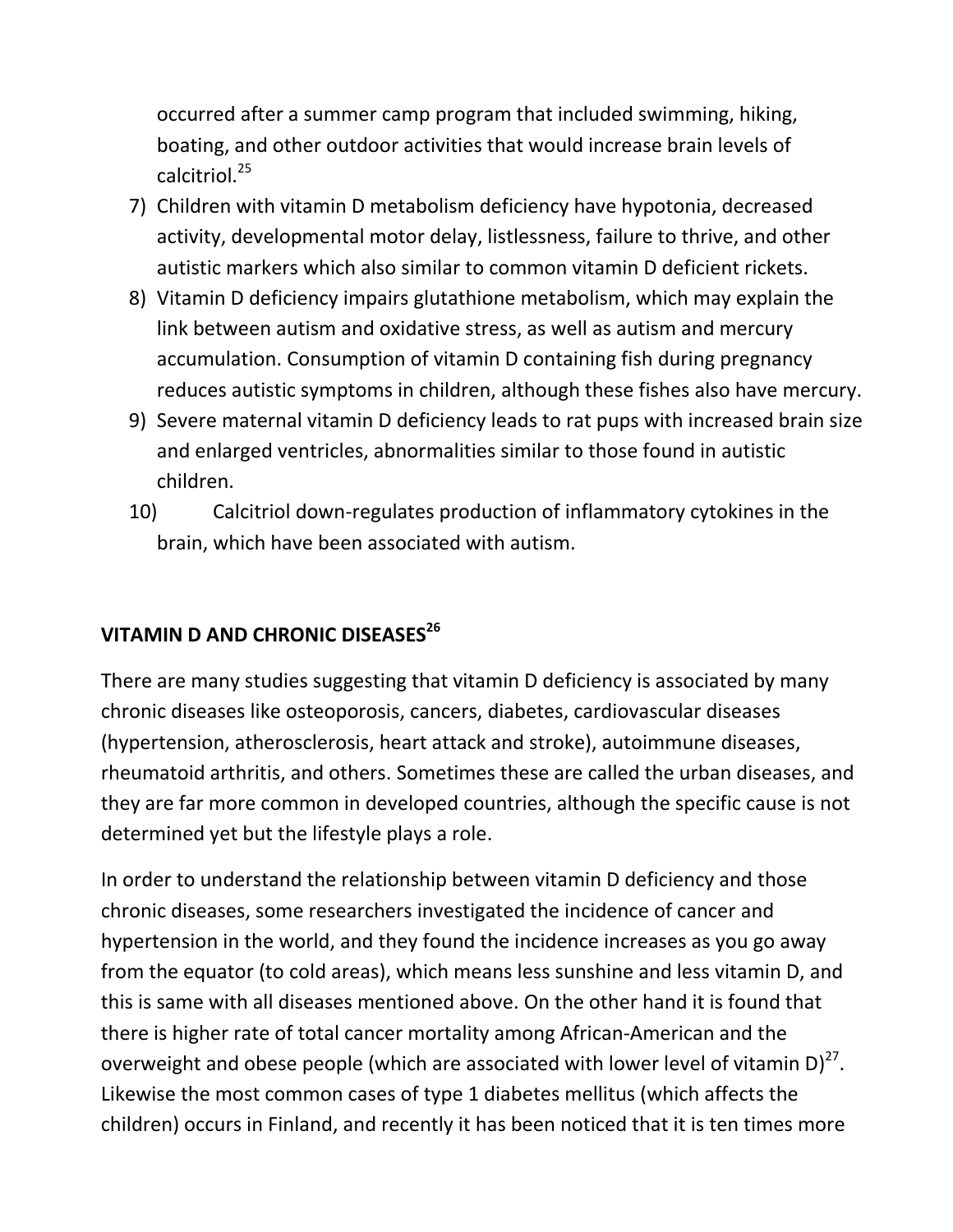common in children of African origin in Finland as well as in United States(which is also compatible with vitamin D deficiency). These and many other evidences are becoming the basis for the discovery of importance of vitamin D.

It will be too long to discuss all chronic diseases related to vitamin D deficiency one by one in this brief review, so for further interest you can find many articles in the literature which strongly suggesting the correlation between these diseases and vitamin D. It is worthwhile to mention that recent studies suggested that women who are vitamin D deficient have a 253% increased risk for developing colorectal cancer, and women who ingested 1500 mg/d calcium and 1100 IU/d vitamin  $D_3$  for 4 years reduced risk for developing cancer by  $>60\%^{28}$ .

Some other studies have reported an inverse relation between vitamin D intake and the risk of breast cancer, improvements in survival after a diagnosis of breast cancer in women with higher levels of vitamin D, and association of vitamin D insufficiency in up to 75% of women with breast cancer<sup>29</sup>. There is also a significant association between vitamin D deficiency and low physical activity, low mood and influenza infection; because these problems are more evident in winter when the sun exposure is low and ineffective. On the other hand these problems improve after taking good doses of vitamin D.

Some studies in Unites States comparing the association between the vitamin D level to medical illnesses in their population, showed those with the lowest (<15ng/ml) are more likely to have 30% more elevated blood pressure, 47% more elevated lipids, 98% more diabetes, and 129% more obesity. $^{30}$ 

Especially in women with vitamin D deficiency can develop pelvic bone deformity and during pregnancy abnormal fetal bone growth and preeclampsia, all which can precipitate to caesarian section, which its increment coincide with that of vitamin D deficiency. It is also associated with low birth weights and intrauterine growth retardation.<sup>31,32</sup>

It is well known the relation between rickets and respiratory infection, and some studies in 1994 demonstrated that respiratory infections in children with elevated alkaline phosphate level were eliminated by supplementing them with 60,000IU vitamin D/week for a period of 6 weeks<sup>33</sup>. From different studies we can conclude that the deficiency of vitamin D during fetal and infant development is associated with 1) higher risk of maternal preeclampsia, 2) impaired fetal growth, 3) impaired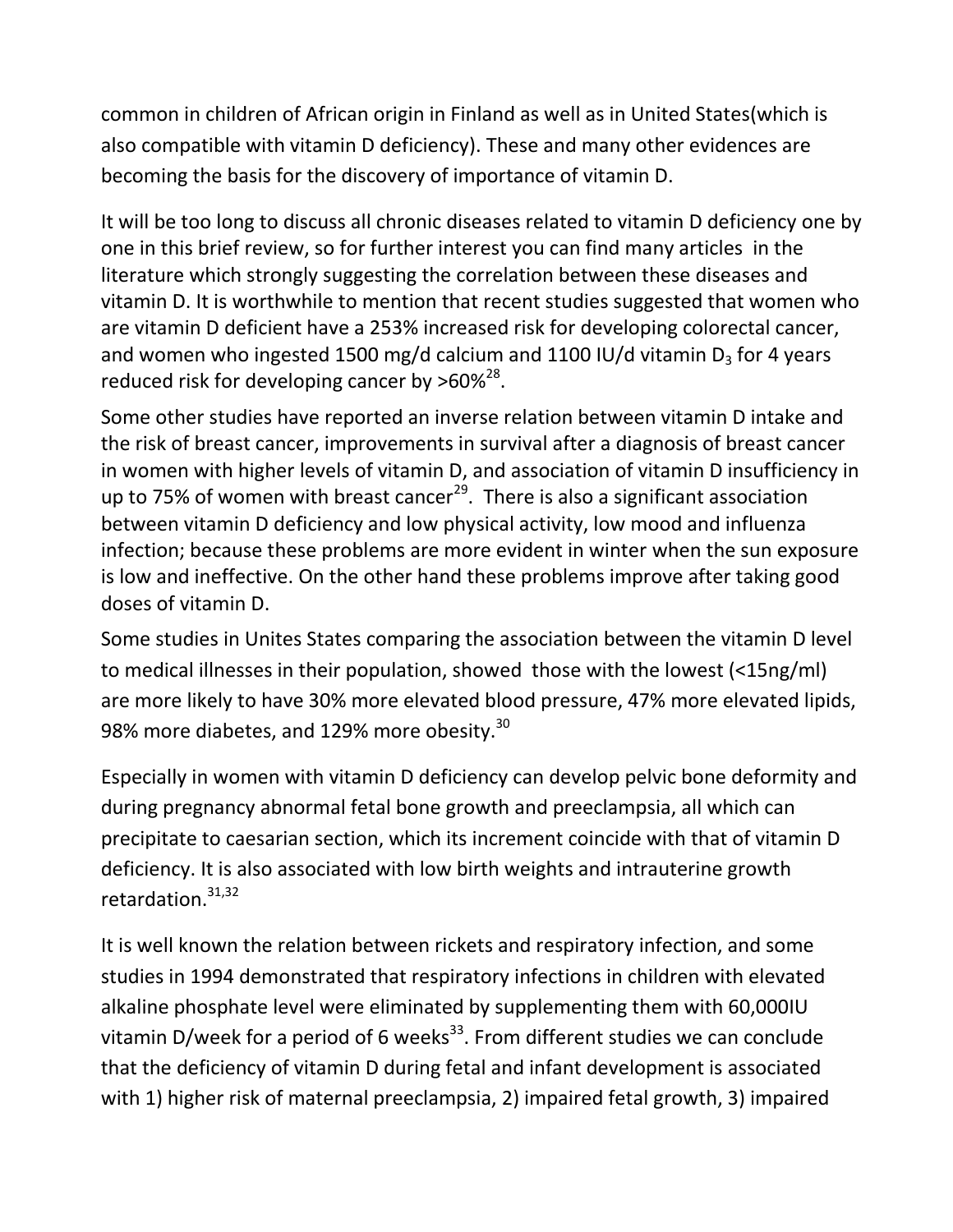dentition, 4) increased risk of gingivitis, periodontal diseases and other chronic diseases.

Overall the consequence of have severely affected in black and muslim communities. For example in Denmark, 88% of arab woman muslims complain muscle weakness and pain due to vitamin D deficient. So the frequency of the diseases we mentioned above and their poor outcome is more in these communities.

# **VITAMIN D AND MENTAL ILLNESSES**

It is proposed that vitamin D plays a role in mental illness based on the following five reasons: $34$ 

- 1. Epidemiological evidence shows an association between reduced sun exposure and mental illness.
- 2. Mental illness is associated with low 25-hydroxyvitamin D [25(OH)D] levels.
- 3. Mental illness shows a significant comorbidity with illnesses thought to be associated with vitamin D deficiency.
- 4. Theoretical models (in vitro or animal evidence) exist to explain how vitamin D deficiency may play a causative role in mental illness.
- 5. Studies indicate vitamin D improves mental illness.

So any one having mental illness should his vitamin D level checked and corrected especially black patients and those have no sun exposure.

Interestingly it shown that there is association between vitamin D and cognition, which can suggest that vitamin D deficiency per se impairs cognition, as there is some improvement after supplementation.<sup>35,36</sup>

# **Somalis and Autism and Vitamin D Deficiency**

There's some evidence Somali children in Minnesota might have a higher rate of autism than the general population. A Minnesota Health Department study published last year2009 looked at school records for 3 to 4 year olds, and found that over a three-year period from 2005 to 2008, the proportion of Somali kids receiving autism services was as much as seven times higher than non-Somali children.<sup>37</sup>

In the Swedish study, involving 17 children, the prevalence of autism was found to be three to four times higher in the Somali community than the non-Somali one.<sup>38</sup> This means they are even more common than other black community.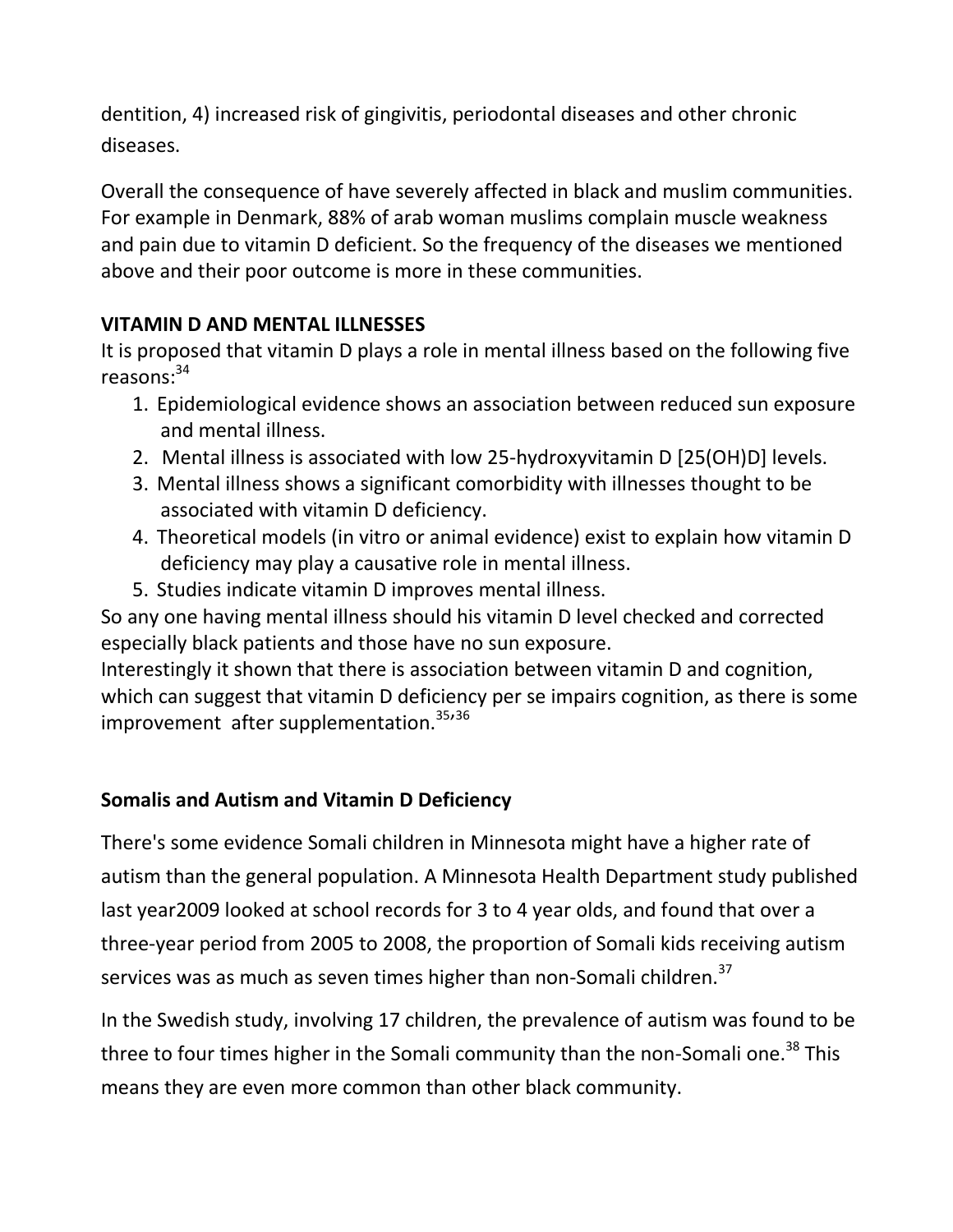On the other hand, the Somalis in Somalia enjoy with good sunshine throughout the year, and they hardly heard the disease called Autism in their home land, and in fact there is no Somalian word for it. But after migrating to northern hemisphere they become the leading society experiencing with this disease. This has raised the eyebrows of many scientists and severely questioned the old strong theory about autistic cause that says that this disease is basically a genetic, as this genetic disease cannot manifest itself in Somalia. Then I can argue that this scenario has led to the new discoveries and alternative hypothesis of this disease.

With background knowledge of the role vitamin D and mercury in development of autism, the susceptibility of Somalis to this disease has been further aggravated by firstly, the most of Somali women wear hijab and stay indoor as religious duty, and secondly, the lack of awareness of the importance of vitamin D supplementation.

#### **CONCLUTION**

After this discussion it is evident that vitamin D is essential for normal growth and function of human body and prevention of large number of diseases, and it has a large safety margin, but unfortunately, its intake is hindered by unnecessary fears of its side effects, lack of sun exposure and lack of awareness of its benefits. The recent studies have explored the real picture of this hormone and got some answers for reasons behind many environmentally related diseases. So this is the time to realize the importance of this issue, and it should not be too late for many people to the consequences of vitamin D deficiency.

Many countries are acting hypocritical way in response to autism and vitamin D deficient, as the consequences inflicts mainly on immigrants, and handling these problems would cost them. So they preferred to be silent, and even avoided to publish the demographic distribution of these problems, like Canada where a lot of Somalis are suffering.

The old definition of vitamin D deficient level in the blood which was <15ng/ml (or <37nmol/L), has been widely condemned, as this is related to only the rickets and osteomalacia, but the prevention of other diseases needs a higher level of  $25(OH)D<sub>3</sub>$ which is >40ng/ml (or >80nmol/L), although some researchers suggest that the optimal level is around 60ng/ml (or 120nmol/L). So to maintain the level of 40ng/ml, the person may need to take 75 IU/Kg body weight per day or more; which is an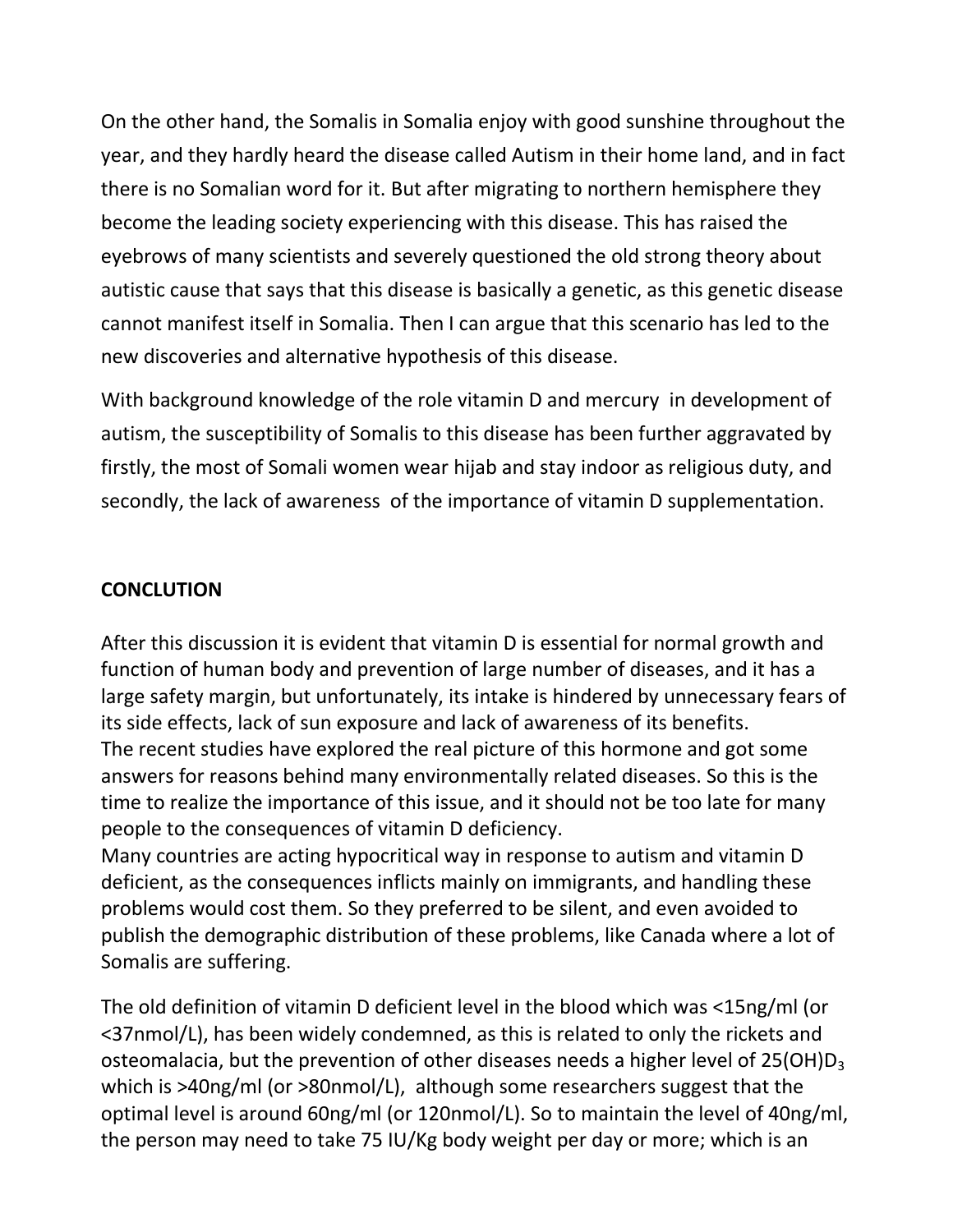average of 5,000IU/day in adults. But if the patients are already deficient they will need to take more doses to recover from deficiency. On the other hand as in many studies, it is shown that taking up to 30,000IU per day for long time does not cause any side effects and toxicity occurs at levels of 500 nmol/L or higher.<sup>39</sup>

The worst consequences of vitamin D deficiency affect children, as this capable inflicting irreversible brain damage, especially during their life in pregnancy, and mothers will be responsible if that could be prevented by taking vitamin D (as I believe). For the breast feeding infants the best way to supply vitamin D is to give their mothers at least 5000IU/day or supplement like other children. Hollis and Wagner discovered that breast milk is always a rich source of vitamin D – enough to maintain healthy levels in infants – as long as the lactating mothers took 4,000 units (100 mcg) per day. $40$  So mothers should take the high dose of vitamin D or get exposed to sunshine during pregnancy and lactation for both her benefit and her baby.

The epidemiologists suggest that the genetics is only predisposition not the absolute cause of autism. Those same epidemiologists suggest that vitamin D deficiency during pregnancy and childhood may contribute to autism. If that is true, and to the extent it is true, the disease is iatrogenic, brought on by medical advice to avoid the sun, advice that failed to compensate for the consequent "epidemic of vitamin D deficiency."<sup>41</sup>

#### **SUGGESTION**

- 1) Everyone, regardless the age, living the high latitude area should take vitamin D supplement of 75 IU/kg/day after correcting the deficiency or 200,000IU once every 2 months.
- 2) Everyone should try for sun exposure and avoid the sunblock creams.
- 3) All women wearing hijab living in temperate area must also take vitamin D supplement.
- 4) You can buy the vitamin D directly without prescription, but you may not find the proper dose from the chemists (pharmacy), usually you can get from natural medical stores, example search [www.naturesplus.com](http://www.naturesplus.com/) , I am recommending to buy VITAMIN D3 4000 IU DROPS, and for adults they can take 2-3 drops/day =4000-6000 IU, and for children 1-2 drops/day= 2000-4000 IU.
- 5) The institutions of these communities should participate or conduct researches in this field.
- 6) If you want further information, there are many articles published, some of them mention in the reference, and even many video lectures are available in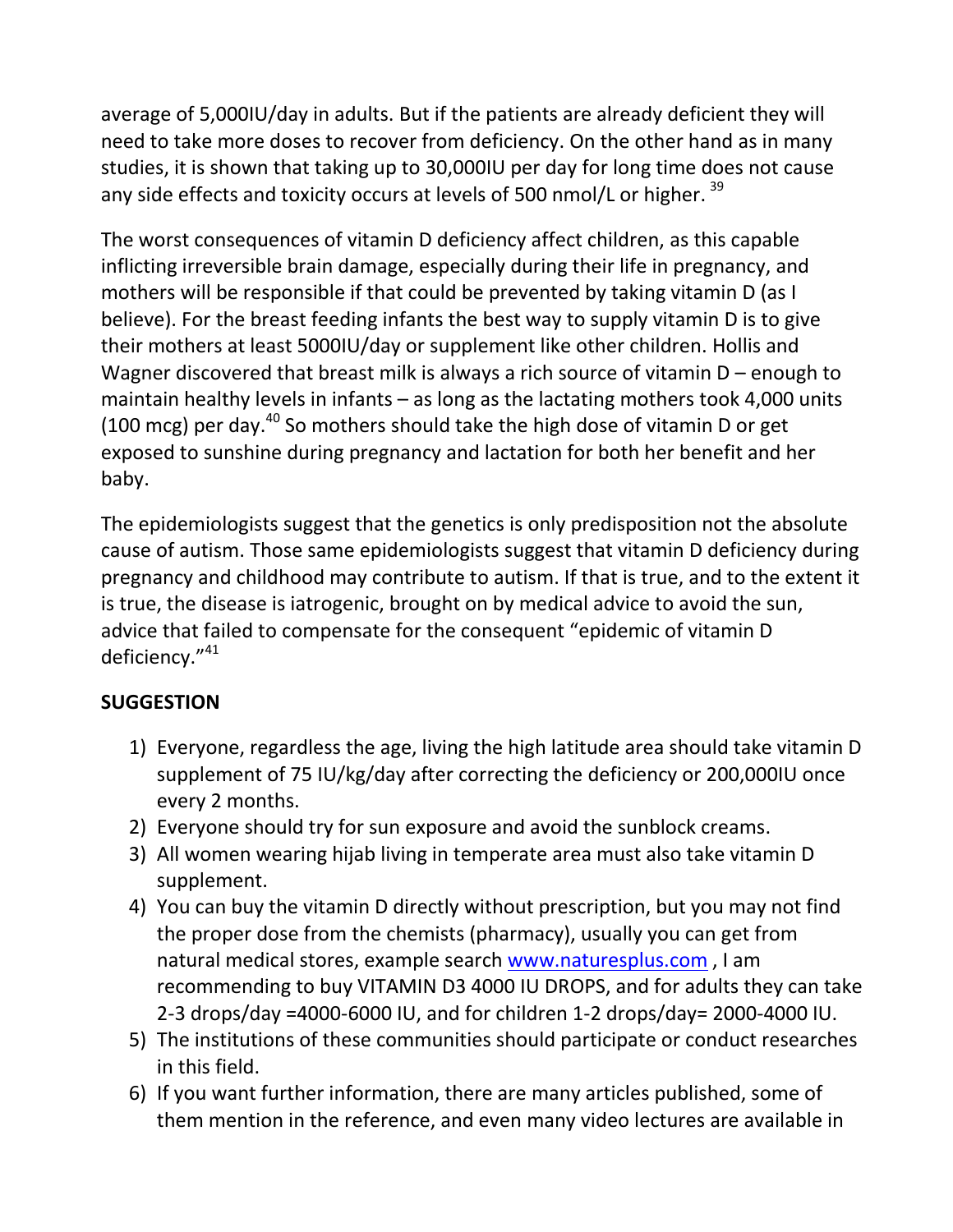YouTube under vitamin D. example go to [www.vitamindcouncil.org](http://www.vitamindcouncil.org/) . This field needs further research and increasing public awareness.

7) You can send any comments to me [drahmedbashi@hotmail.co.uk](mailto:drahmedbashi@hotmail.co.uk)

#### BY **DR. AHMED OMAR ABDI (AHMEDBASHI)**

<sup>1</sup> Hollic M. F., Moderen Nuitrition in Health and Disease. Chapter 18, Lippincott, Williams and Wilkins, 9<sup>th</sup> ed. 1999.  $2$  Hollis BW. Circulating 25-hydroxyvitamin D levels indicative of vitamin D sufficiency: implications for establishing a new effective dietary intake recommendation for vitamin D. J Nutr. 2005 Feb;135(2):317-22. <sup>3</sup> Harrison's Principles of Internal Medicine: Chapter 346. Bone and Mineral Metabolism in Health and Disease; 17<sup>th</sup> Edition 2008, page 2373-7

4 Tuohimaa P et al. Vitamin D, nervous system and aging. [Psychoneuroendocrinology.](javascript:AL_get(this,%20) 2009 Dec;34 (1):278- 86.

<sup>5</sup> Meguid NA, Hashish AF, Anwar M, Sidhom G: Reduced serum levels of 25-hydroxy and 1,25-dihydroxy vitamin D in Egyptian children with autism. J Altern Complement Med. 2010 Jun;16(6):641-5.

<sup>6</sup> Kalueff AV, Tuohimaa P. Neurosteroid hormone vitamin D and its utility in clinical nutrition. Curr Opin Clin Nutr Metab Care. 2007 Jan;10(1):12-9.

7 Baird G, *et al*. Prevalence of disorders of the autism spectrum in a population cohort of children in South Thames: the Special Needs and Autism Project (SNAP). Lancet. 2006 Jul 15;368(9531):210-5.

<sup>8</sup> Michael W. Sean N., Nodir A. and John W. *Arch Pediatr Adolesc Med.* 2008;162(11):1026-1034.

<sup>9</sup> Nelson BK. Evidence for Behavioural teratogenicity in humans. *J Appl Toxicol* 1991; *11:* 33-7.

 $10$  Geier DA, King PG, Sykes LK & Geier MR. A comprehensive review of mercury provoked autism Indian J Med Res. 2008 October; 128:383-411

 $11$  Blaxill MF. Study fails to establish diagnostic substitution as a factor in increased rate of autism.

Pharmacotherapy 2004; **24**:12–13.

 $\ddot{\phantom{a}}$ 

 $12$  Geier DA, Geier MR. A two-phased population epidemiological study of the safety of thimerosal-containing vaccines: a follow up analysis. Med Sci Monit. 2005; **11**:CR160–70.

<sup>13</sup> Cannell JJ. Review Article: Autism and Vitamin D[. Med Hypotheses.](javascript:AL_get(this,%20) 2008;70(4):750-9

<sup>14</sup> Centers for Disease Control and Prevention. Prevalence of autism spectrum disorders--autism and developmental disabilities monitoring network, 14 sites, United States, 2002. MMWR Surveill Summ. 2007 Feb 9;56(1):12-28.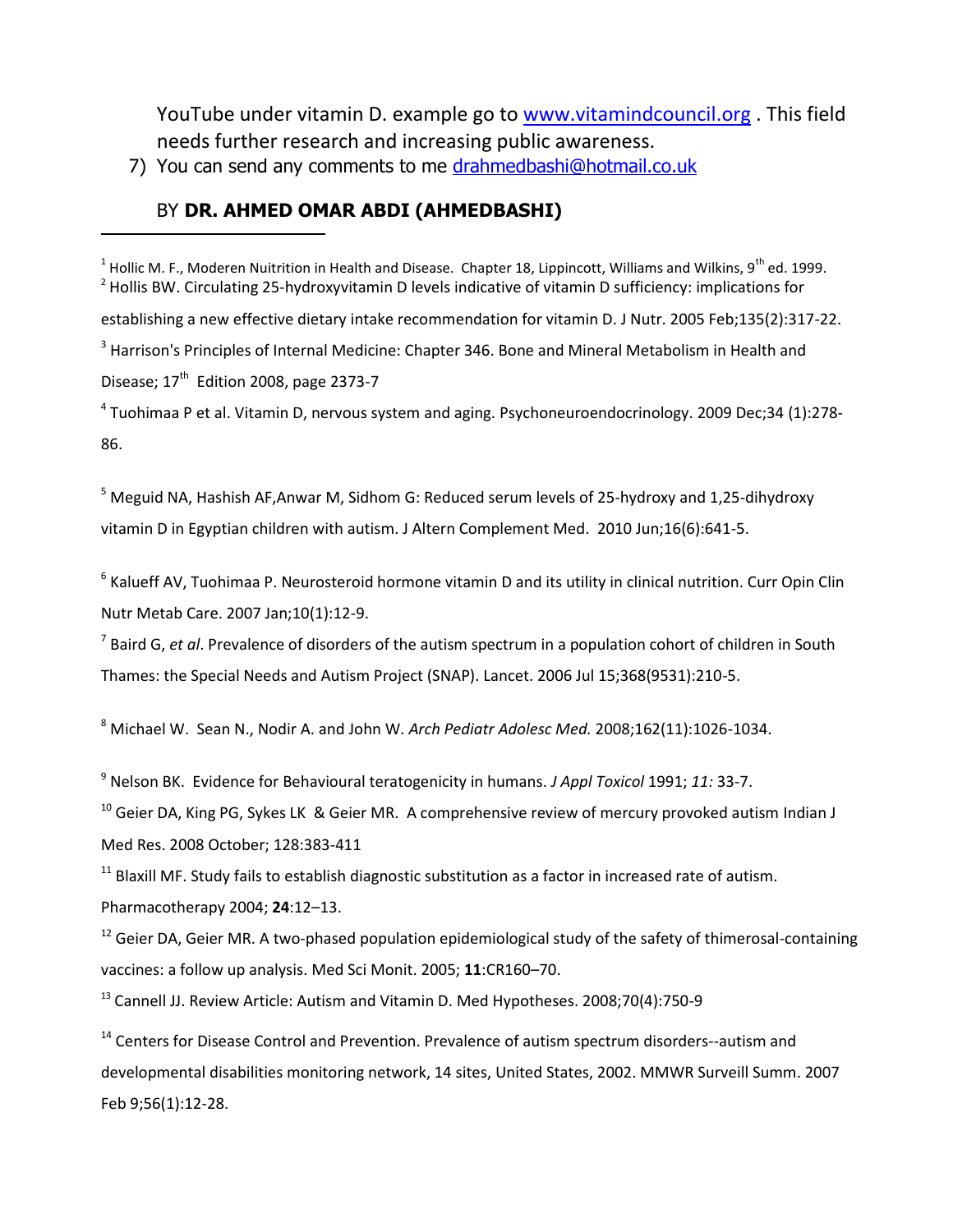<sup>15</sup> Stevens MC, Fein DH, Waterhouse LH. Season of birth effects in autism. J Clin Exp Neuropsychol. 2000 Jun;22(3):399-407.

1

<sup>16</sup> Gillberg C, Schaumann H, Gillberg IC. Autism in immigrants: children born in Sweden to mothers born in Uganda. J Intellect Disabil Res. 1995 Apr;39 ( Pt 2):141-4.

<sup>17</sup> Newschaffer CJ, *et al*. The Epidemiology of Autism Spectrum Disorders (\*). Annu Rev Public Health. 2007 Apr 21;28:235-258.

<sup>18</sup> Bodnar LM, *et al*. High prevalence of vitamin D insufficiency in black and white pregnant women residing in the northern United States and their neonates. J Nutr. 2007 Feb;137(2):447-52.

 $19$  Shiao SY, Andrews CM, Helmreich RJ. Maternal race/ethnicity and predictors of pregnancy and infant outcomes. Biol Res Nurs. 2005 Jul;7(1):55-66.

<sup>20</sup> Kolevzon A, Gross R, Reichenberg A. Prenatal and perinatal risk factors for autism: a review and integration of findings. Arch Pediatr Adolesc Med. 2007 Apr;161(4):326-33.

 $21$  Mannion CA, Gray-Donald K, Koski KG. Association of low intake of milk and vitamin D during pregnancy with decreased birth weight. CMAJ. 2006 Apr 25;174(9):1273-7.

<sup>22</sup> Vahratian A, *et al*. Multivitamin use and the risk of preterm birth. Am J Epidemiol. 2004 Nov 1;160(9):886- 92.

<sup>23</sup> Marva RK, Rathee S, Lata V, Mudgil S. Effects of vitamin D supplementation in pregnancy. Gynecol Obstet Invest. 1981;12(3):155-61.

<sup>24</sup> Yeargin-Allsopp M, Drews CD, Decoufle P, Murphy CC. Mild mental retardation in black and white children in metropolitan Atlanta: a case-control study. Am J Public Health. 1995 Mar;85(3):324-8.

<sup>25</sup> Hung DW, Thelander MJ. Summer camp treatment program for autistic children. Except Child. 1978 Apr;44(7):534-6.

<sup>26</sup> Michael FH. Vitamin D: importance in the prevention of cancers, type 1 diabetes, heart disease, and osteoporosis; special article. American Journal of Clinical Nutrition, 2004 March;79( 3): 362-371.

<sup>27</sup> [Giovannucci E.](http://www.ncbi.nlm.nih.gov/pubmed?term=%22Giovannucci%20E%22%5BAuthor%5D)The epidemiology of vitamin D and cancer incidence and mortality: a review (United States). [Cancer Causes Control.](javascript:AL_get(this,%20) 2005 Mar;16(2):83-95.

<sup>28</sup> [Holick MF.](http://www.ncbi.nlm.nih.gov/pubmed?term=%22Holick%20MF%22%5BAuthor%5D) Vitamin D and sunlight: strategies for cancer prevention and other health benefits. Clin J Am Soc [Nephrol.](javascript:AL_get(this,%20) 2008 Sep;3(5):1548-54.

 $^{29}$  [Hines SL,](http://www.ncbi.nlm.nih.gov/pubmed?term=%22Hines%20SL%22%5BAuthor%5D) [Jorn HK,](http://www.ncbi.nlm.nih.gov/pubmed?term=%22Jorn%20HK%22%5BAuthor%5D) [Thompson KM,](http://www.ncbi.nlm.nih.gov/pubmed?term=%22Thompson%20KM%22%5BAuthor%5D) [Larson JM.](http://www.ncbi.nlm.nih.gov/pubmed?term=%22Larson%20JM%22%5BAuthor%5D) Breast cancer survivors and vitamin D: a review. [Nutrition.](javascript:AL_get(this,%20) 2010 Mar;26(3):255-62.